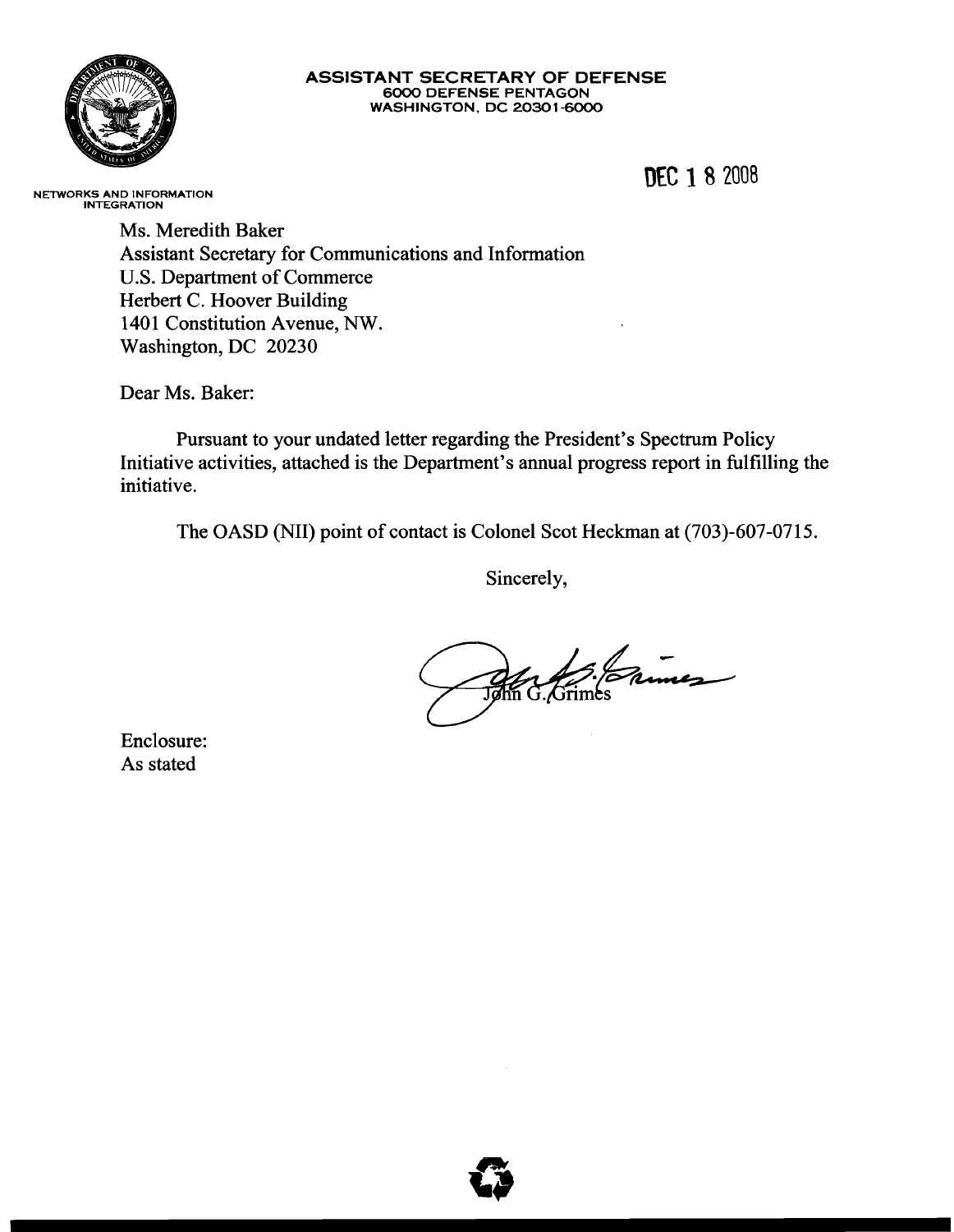# **Department of Defense Annual Progress Report President's Spectrum Policy Initiative (PSPI) Fiscal Year 2008**

The Department of Defense (DoD) continues to actively participate in all aspects of the President's Spectrum Policy Initiative (PSPI). Specifically, DoD remains committed to implementing the recommendations of the June 2004 Spectrum Reports. DoD strongly supports efforts to improve responsiveness of the Federal government's spectrum management processes, improve sharing between Federal government users, improve interoperability between Federal, state and local governments, and improve strategic spectrum planning to account for government and commercial demand.

DoD also recognizes the importance of spectrum efficiency. Consistent with the President's direction to "…promote more efficient and effective use of the spectrum while protecting national and homeland security….", DoD is engaged in studies to determine the best method to achieve these goals. Mission effectiveness remains a key tenet to be considered.

Lastly, DoD is pursuing a wide range of spectrum management reform initiatives and continues to actively participate in all PSPI Working Level Groups (WLGs). The DoD's contributions toward PSPI goals for FY2008 are outlined below.

### **I. Accomplishments Related to Implementing the June 2004 Spectrum Reports**

### Policy and Plans Steering Group (PPSG):

DoD participated in all PPSG meetings held during the fiscal year. DoD provided recommendations on key national spectrum issues to the Assistant Secretary of Commerce for Communications and Information. Major issues included expanding the role of the Federal Communications Commission's (FCC's) Defense Commissioner; revision of the Memorandum of Understanding between National Telecommunications and Information Administration (NTIA) and FCC; Federal Agency Participation in the Spectrum Sharing Innovation Test-bed; Lessons Learned from the 1710 – 1755 MHz relocation process; and the development of the Executive Branch position on the FCC's Notice of Proposed Rulemaking on Implementing a Nationwide, Broadband, Interoperable Public Safety Network in the 700 MHz band.

### Working Level Groups:

During FY08, significant actions occurred in WLGs C, E and G.

In WLG C (Information Technology) and its three sub-working groups (Policy; Frequency Assignments; and Spectrum Certification), the DoD worked closely with NTIA in the planning and development of the Federal Spectrum Management System (FSMS). A formal agreement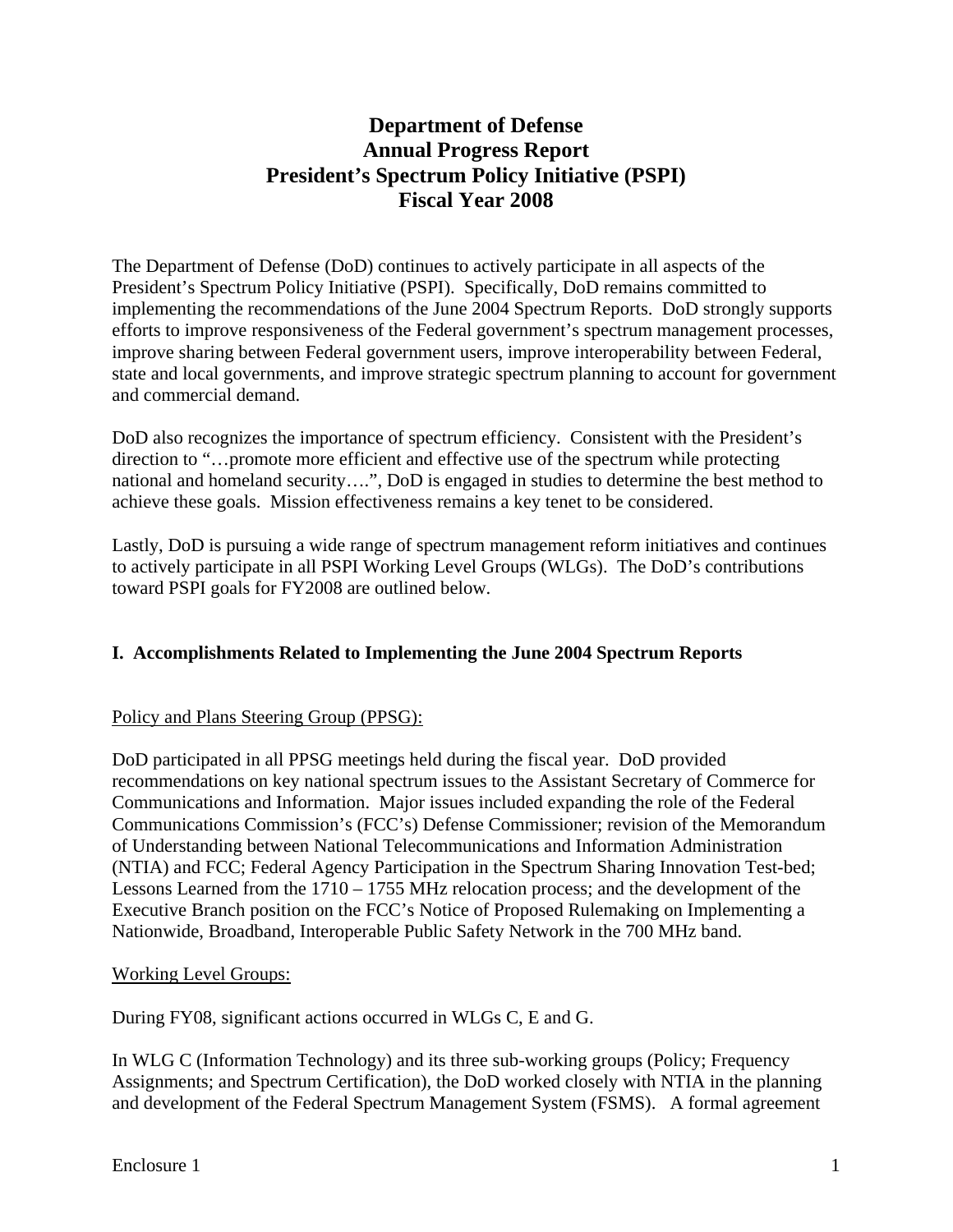was drafted (still pending) between the NTIA and the DSO to collaborate on the development of the FSMS. DoD participated in all WLG C sub-working group meetings, providing comments on use-case specification documents, and addressing processes within the Interdepartment Radio Advisory Committee (IRAC), IRAC sub-committees, and NTIA Spectrum Management Divisions.

In WLG E (Engineering Analysis and Technical Assessments), DoD played a key role in the conception, definition and development of the Spectrum Sharing Test-Bed Initiative and supported NTIA development of the Phase 1 test plan. DoD assisted in assessing 11 industry candidates for the test-bed and selecting six.

DoD provided recommendations on all WLG E technical documents addressing spectrum efficiency, spectrum usage metrics, radar and fixed microwave methodologies, Antenna Polarization Mismatch Loss, radar spectrum efficiency metrics, L-Band usage, fixed point-topoint microwave frequency assignment methodologies, and building attenuation loss.

DoD assisted in the development of a catalog of spectrum management tools and models and continues work on a Best Practices Handbook, which is discussed further in Section IV below.

In WLG G (Spectrum Planning and Reform), DoD continued to work with the NTIA on the development of a long-range planning process for Federal government spectrum management, a Federal spectrum management architecture, and a Federal spectrum requirements process. DoD's Biennial Strategic Spectrum Plan (SSP), submitted on 30 November 2007, will be an integral part of NTIA's Federal Strategic Spectrum Plan update. DoD's Defense Spectrum Management Architecture (DSMA) continues to assist the development of NTIA's Federal Spectrum Management Architecture (FSMA). DoD is committed to sharing its DoD Spectrum Requirements Process Development Program and assisting NTIA in the development of its Federal Spectrum Requirements Process.

Many of the current DoD initiatives address several actions and issues identified in the PSPI working level groups. A brief description of the major DoD activities is included in sections II through V, below.

### Use of Commercial Services:

As part of the overall acquisition process, the DoD evaluates the viability of commercial solutions and routinely uses commercial services. For example, DoD uses commercial telecom services extensively for administrative services like cell phones. The DOD still remains one of the largest single consumers of commercial satellite services in the world. With missions around the globe, the US military leases commercial mobile and fixed satellite service in excess of several hundred million dollars annually.

In certain situations, commercial-off-the-shelf (COTS) equipment provides quick capability for the DoD. However, COTS devices may not always be the best alternative for the military. Some COTS devices may be authorized in the U.S., but restricted in another country, limiting its utility for worldwide military missions.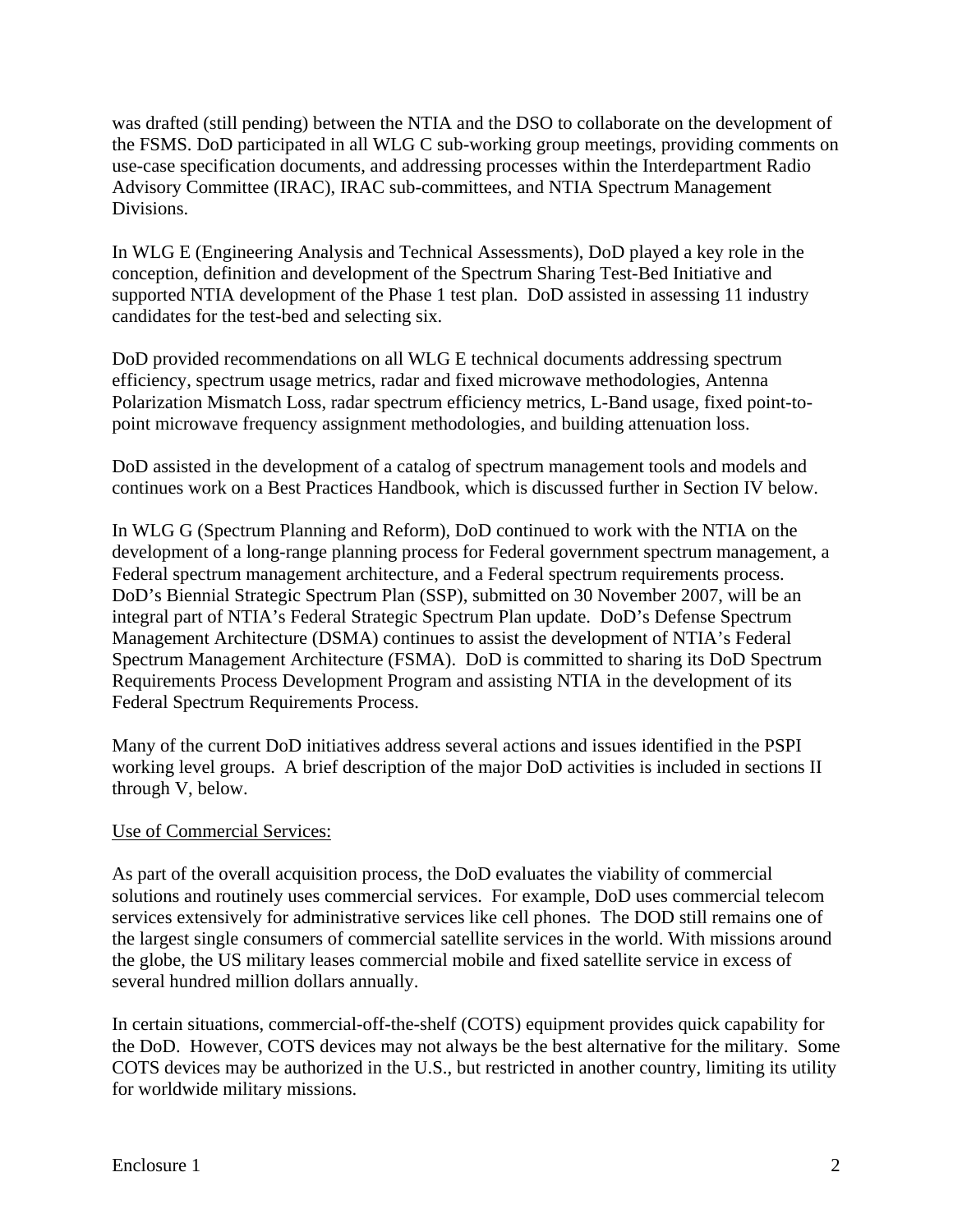#### DoD Spectrum-Dependent Technology Initiatives:

The military operates in a dynamic environment that poses some unique spectrum challenges in supporting a highly mobile and widely dispersed force. Additionally, DoD's demand for data throughput is increasing as the DoD fields more complex and capable systems. At the same time, the worldwide competition for radio spectrum increases the pressure on US military spectrum usage. Future access to spectrum will only be achieved through the application of technologies that increase spectrum efficiency. Chapter 7 of the 2007 DoD SSP provides a sampling of ongoing research and development initiatives that are focused on improving spectrum efficiency. The 2007 DoD SSP is summarized in Section III below.

### **II. Improvements to Capital Planning and Investment Control Procedures**

#### The Spectrum Scorecard:

DoD continues to develop the Spectrum Scorecard as a methodology to ensure spectrum efficiency of military communication systems. It provides a systems engineering approach for program managers to assess spectrum efficiency and mission effectiveness trade-offs. The Scorecard will be applied early in the acquisition process, in an effort to provide the necessary tools to complete the trade study.

To date, a manual process has been completed and documented. An automated prototype is under development and will be available by spring 2009. The DoD Spectrum Scorecard was briefed to the members of WLG – G in summer 2008.

#### System Acquisition Processes and Spectrum:

The DoD has integrated spectrum planning into the requirements and acquisition processes to minimize costs, avoid schedule overruns, and minimize threats to operational effectiveness stemming from spectrum issues in new systems.

Recent DoD and Chairman, Joint Chiefs of Staff (CJCS) issuances included consideration of spectrum early in the DoD acquisition processes. The recently released DoD 5000 series considers spectrum at the earliest program milestone. CJCS issuances detailing spectrum processes and the military services' revisions of their spectrum management policies all align with spectrum management guidance in Office of Management and Budget (OMB) Circular A-11.

The Defense Acquisition Guidebook was updated to address spectrum supportability, spectrum management systems engineering, test and evaluation master planning, and Electromagnetic Environmental Effects.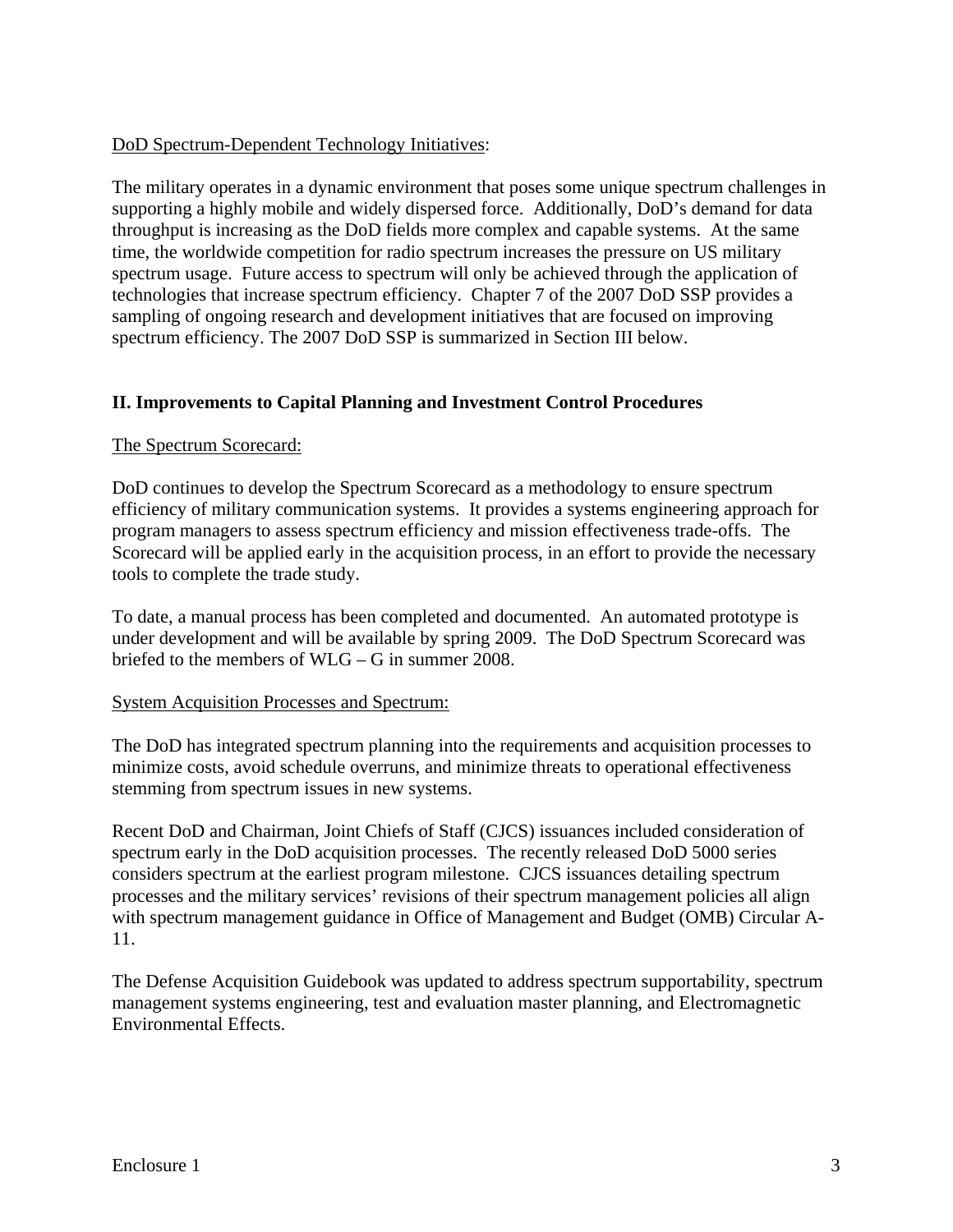The DoD has also added spectrum management modules to the Defense Acquisition University's Program Manager Curriculum. These modules are being refined to reflect spectrum policy changes within the DoD.

## **III. DoD 2007 Strategic Spectrum Plan and Other Strategic Efforts**

#### DoD Strategic Spectrum Plan (DoD SSP)

The November 2005 *DoD Strategic Spectrum Plan* was updated and submitted as the Biennial DoD SSP to NTIA in Nov 07. The report identified current DoD use of and dependence on spectrum, identified long-term spectrum needs, and provided a forecast of spectrum trends. Fundamental to this report was the goal to emphasize DoD's research into spectrum technologies that will assist in meeting spectrum requirements for future DoD systems. The approach used for this report provides a framework that will be enhanced and modified to support the President's intent.

The DoD recognizes the development of an effective biennial process will be a significant challenge. The size, complexity, and diversity of DoD's spectrum needs will not only require establishment of an extensive outreach structure, but will also require the development of a standardized data repository with codified procedures for updates, additions, and enhancements.

#### DoD Electromagnetic Spectrum Management Strategic Plan

The DoD has nearly completed the revision of the *Department of Defense Electromagnetic Spectrum Management Strategic Plan* to delineate DoD's goals, strategies, and objectives for assuring its access to electromagnetic spectrum to support the DoD's various worldwide missions. The purpose of this strategic plan is to establish a framework for DoD improvements in spectrum management business practices, spectrum planning, coordination with electromagnetic environmental effects (E3) programs, and the efficient and effective utilization of increasingly scarce spectrum.

#### Defense Spectrum Management Architecture (DSMA)

The DoD has established policy and procedures that direct the use of integrated architectures to support Capital Planning and Investment, the Joint Capabilities Integration Development System (JCIDS) process, the Defense Acquisition System, and interoperability among information technology (IT) systems.

The DSMA is the DoD's enterprise architecture for spectrum management. The DSMA includes a robust, common set of DoD Architecture Framework-compliant architecture products to provide decision makers and their supporting staffs with a comprehensive description of the operational, system and technical elements of spectrum management for net-centric operations.

The DSMA presents DoD spectrum management transformation at five representative points in time, referred to as epochs. Between the baseline "as-is" architecture (2006) and the Target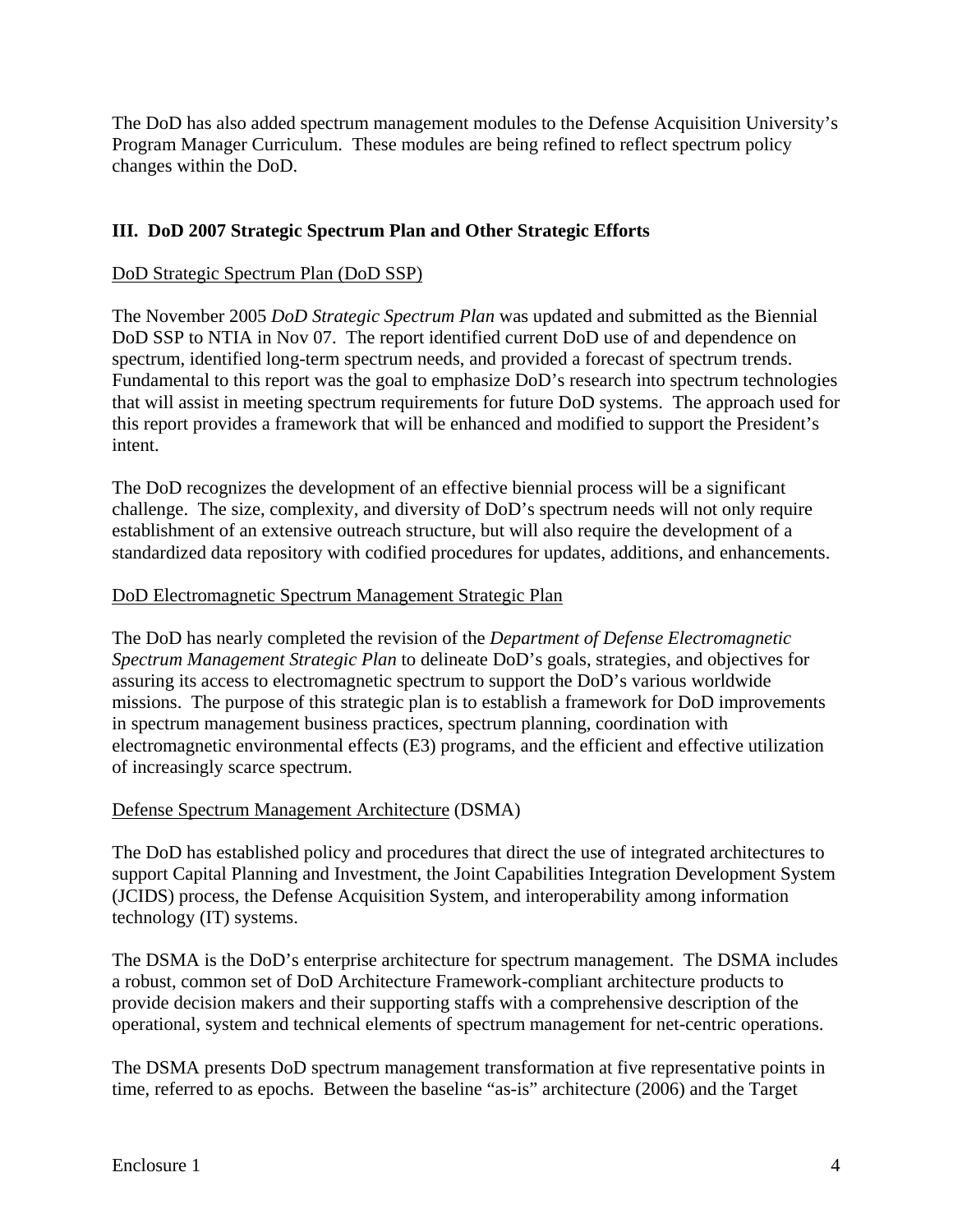Architecture (2020 – 2025 timeframe), three transitional architectures are provided to describe the incremental changes needed over time to ultimately reach the target architecture.

The architecture also includes a Transition Strategy and Roadmap (TS&R) with data points and detailed descriptions of the operational capabilities, environmental characteristics and architecture imperatives for each epoch to identify required actions to establish policy and procedures for achieving the Target Architecture. DSMA Version 3.0 was published in September 2008.

#### Defense Spectrum Relocation Management Activity (DSRMA):

The Defense Spectrum Relocation Management Activity (DSRMA) was established to oversee the 1710 - 1755 MHz spectrum relocation process for all affected DoD systems. The DSRMA supports the Office of the Assistant Secretary of Defense for Networks & Information Integration (OASD NII). The Defense Information Systems Agency (DISA) Defense Spectrum Organization (DSO)/Joint Spectrum Center (JSC) is the trusted agent for analysis support to the DoD Military Departments for relocation of DoD communications systems, coordination with AWS Licensees, and interference mitigation. The DSO/JSC provides a process for Advanced Wireless Services (AWS) coordination through a secure Web-based portal built with a tracking database to record all data exchanged between parties. To date, the DoD has deleted 322 of the 428 frequencies, exceeding the planned amount for the 18-month point by 314 assignments. By being ahead of schedule, DoD allowed AWS network deployments prior to timelines established as conditions for the auctions. Although the DoD is ahead of schedule, replacement systems are still being designed and new assignments are forthcoming.

### **IV. Process to Evaluate Spectrum Requirements, including Spectrum Efficiency and Alternative Non-Spectrum Solutions**

#### Spectrum Requirements Process / Methodology

The DSO is developing a comprehensive methodology to identify DoD's current and future spectrum requirements. This capability is required to answer strategic questions about DoD spectrum use and growth, justify or defend allocations, identify opportunities for sharing spectrum (internal and external to DoD), and identify where emerging bandwidth-efficient technologies and techniques may be most beneficial, and meeting specific objectives of the DoD Strategic Spectrum Plan. In FY08, DSO developed an ontology to ensure that the proper information on spectrum utilization can be captured and used to both describe current spectrum usage and form a basis for future spectrum usage forecasts.

#### Spectrum Efficiency Metrics and Studies

The DoD continues to support NTIA's development of metrics to evaluate achievable technical efficiency in spectrum use under specific operational conditions and to propose improvements, including the use of new technologies, spectrum management practices, standards, or policies. NTIA is currently focusing on the following services: Land Mobile Radio, Fixed, and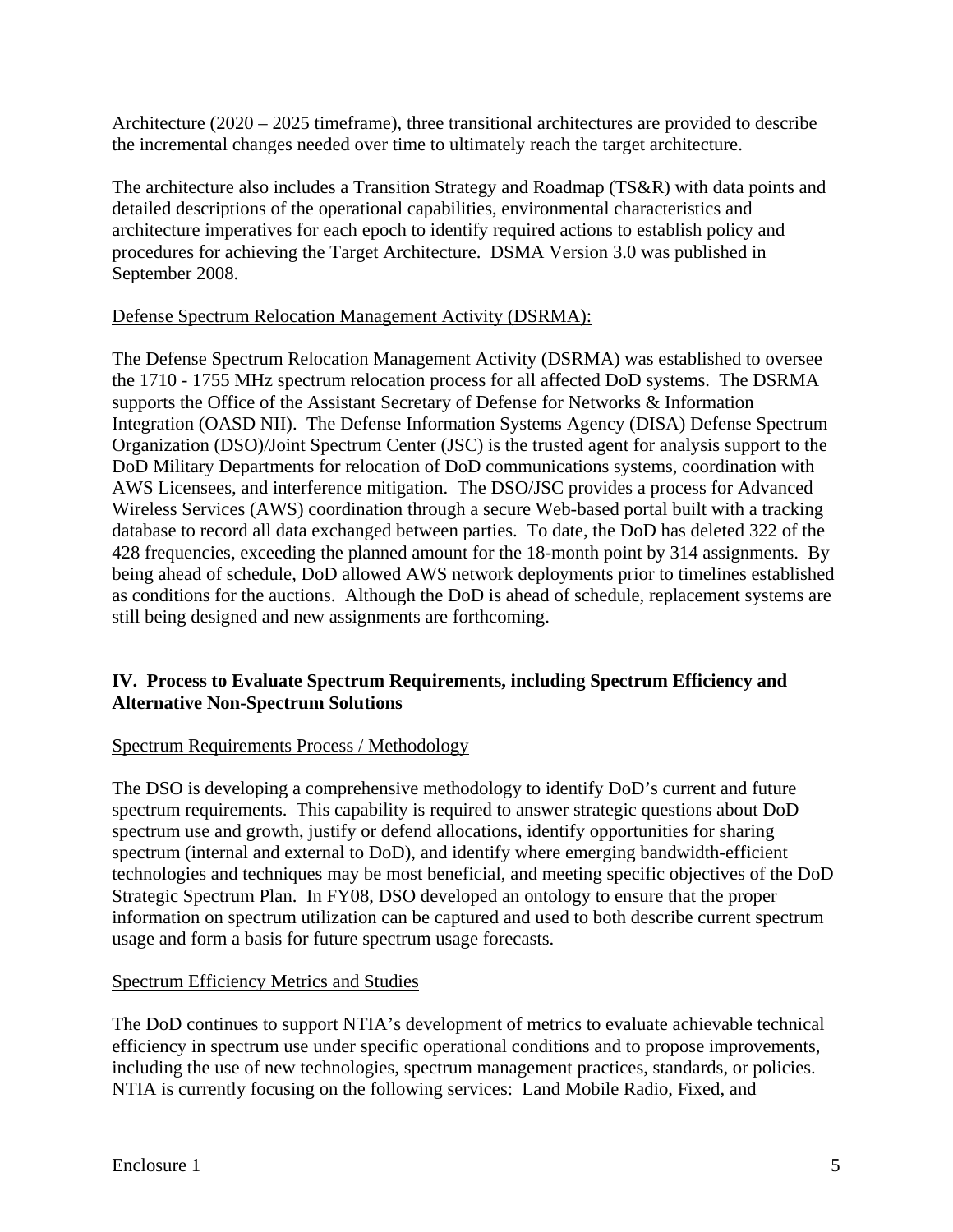Radiolocation services. DoD has provided technical review and comments on NTIA's efforts in these areas. In addition, DoD has established spectrum efficiency metrics for networked communications systems and documented these within the spectrum scorecard, discussed previously.

The DSO developed a draft Dynamic Spectrum Access (DSA) Spectrum Management Roadmap to plan necessary actions to facilitate the introduction of DSA processes and technology into DoD systems. The Roadmap provided a depiction of the various components that comprise the DSA capability, established a baseline timeframe of DSA technology development and integration within the DoD, and identified activities that are required to prepare the DoD spectrum management community to support DSA. The DoD is also investigating the global impact of standardization efforts related to DSA and working to identify areas which may benefit from standardization.

#### Sharing Studies and Demonstrations

The DoD continues to work on assessing spectrum sharing alternatives and options. The US Army is conducting tests at Yuma Proving Grounds on handheld land mobile radio systems which have integrated  $XG<sup>1</sup>$  capabilities. The intent of these tests is to determine whether  $XG$ capability can increase spectrum utilization and availability without interfering with the primary users.

The Defense Advanced Research Project Agency (DARPA) is funding continued work with XG technology in the Wireless Network after Next (WNaN) program. The DARPA WNaN program develops and demonstrates emerging technologies that will enable intelligent adaptive wireless networks consisting of densely deployed low cost wireless nodes. The WNaN networks will leverage XG dynamic spectrum and policy-based control technologies and will adapt to changing environments by adjusting the topology of the network and the operational mode of the nodes. DARPA is monitoring progress toward building prototypes that meet key functional requirements and support validation testing. DARPA has committed to deliver 500 units to the US Army. During the last In-Progress Review, a multi-node live demonstration involving the transmission on a single frequency of streaming video over a point-to-point link between two WNaN prototypes was conducted.

The Joint Tactical Radio System (JTRS) Joint Program Executive Office awarded a Small Business Innovation Research grant to Shared Spectrum Company to integrate XG with Wideband Networking Waveform (WNW) for testing at the JTRS facility in Charleston, SC. Shared Spectrum will test XG with WNW in fixed frequency mode. Shared Spectrum will demonstrate XG with WNW by end of calendar year 2009, at which point the JTRS program will decide whether or not to fund development and production.

 $\overline{a}$ 

<sup>&</sup>lt;sup>1</sup> DARPA's program for Next Generation (XG) has a goal of developing, evaluating, and integrating technology to automatically select spectrum and operating modes to both minimize disruption of existing users and to ensure the most efficient operation of systems. The Next Generation (XG) program goals are to develop both the enabling technologies and system concepts to provide dramatic improvements in assured military communications in support of a full range of worldwide deployments through the dynamic redistribution of allocated spectrum along with novel waveforms.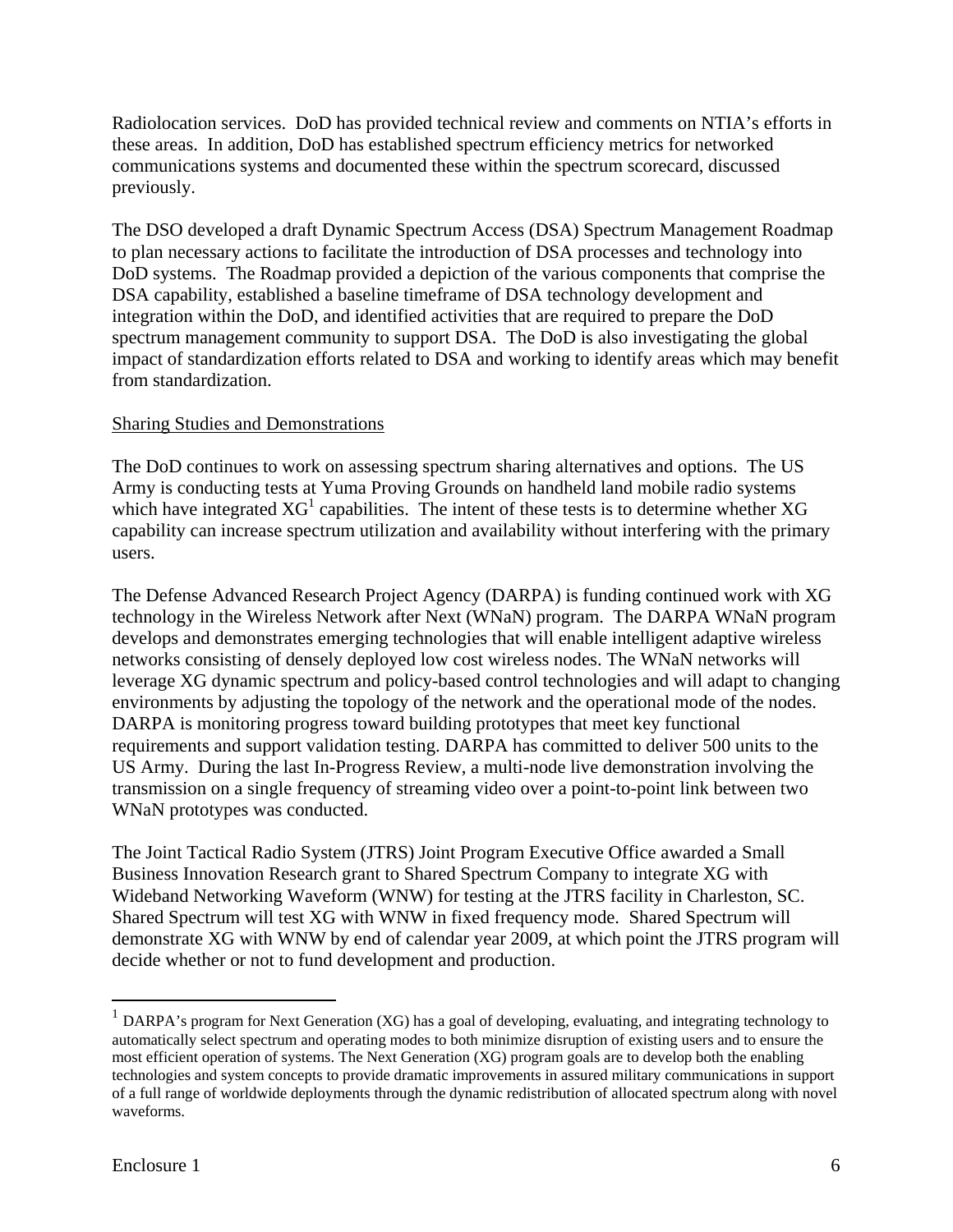The DoD addressed spectrum encroachment on the 3.5 GHz radiolocation band by commercial mobile applications (WiMAX). As a result, the DoD is conducting a detailed analysis of other radar bands that may be at risk of future encroachment by emerging wireless technologies. In addition, the study will analyze interference mitigation technologies as well as approaches for coexistence of radar and communications systems in order to present a wide range of options for addressing this problem.

#### Best Practice Handbook Support

DoD, in cooperation with NTIA, is updating the Communications Receiver Performance Degradation Handbook to include additional modulation, coding and interferer types, and emerging technologies and signal structures associated with WiFi, WiMax, Wireless Local Area Network (WLAN), and Ultra-Wideband (UWB) systems. The purpose of this degradation handbook, which will ultimately become part of NTIA's Best Practices Handbook (BPH), is to provide the radio frequency (RF) analyst with the capability to calculate the effects of noise and interference on RF communications receivers. The DoD also provided NTIA access to the DSO/JSC technical library to facilitate in the production of technical documents.

#### Spectrum Management Models and Automated Analytical Tools

The Spectrum Management Transition Initiative (SMTI - \$48M) and Spectrum Technology Testbed Initiative (STTI - \$28M) are facilitating the relocation of DoD systems from the 1710 – 1755 MHz spectrum band by:

- Enhancing frequency assignment algorithms to increase spectral efficiency
- Migrating to a web-based system that will include a simplified user interface to aid untrained and part-time frequency managers
- Developing a real-time frequency scheduling capability to support efficient assignment of frequencies at test and training facilities
- Developing an automated capability to support development of spectrally efficient replacement systems.
- Providing a simulation-based analysis capability that enables evaluation of the operational implications of relocating systems from the 1710 - 1755 MHz band to other bands.

#### Global Electromagnetic Spectrum Information Systems (GEMSIS)

In FY08, the GEMSIS Program Office was established. GEMSIS, Increment 1, planned to be fielded in 2010, will include the Coalition Joint Spectrum Management Planning Tool and the Host Nation Spectrum Worldwide Database Online functionality. Concurrently, an Analysis of Alternatives is being conducted to identify the GEMSIS functionality to be provided in Increment 2.

In its final form, GEMSIS will provide a secure and globally-connected suite of spectrum management services, hosted in the DoD's Enterprise Information Environment, and available to users as an enterprise service. GEMSIS will integrate spectrum management operations into net